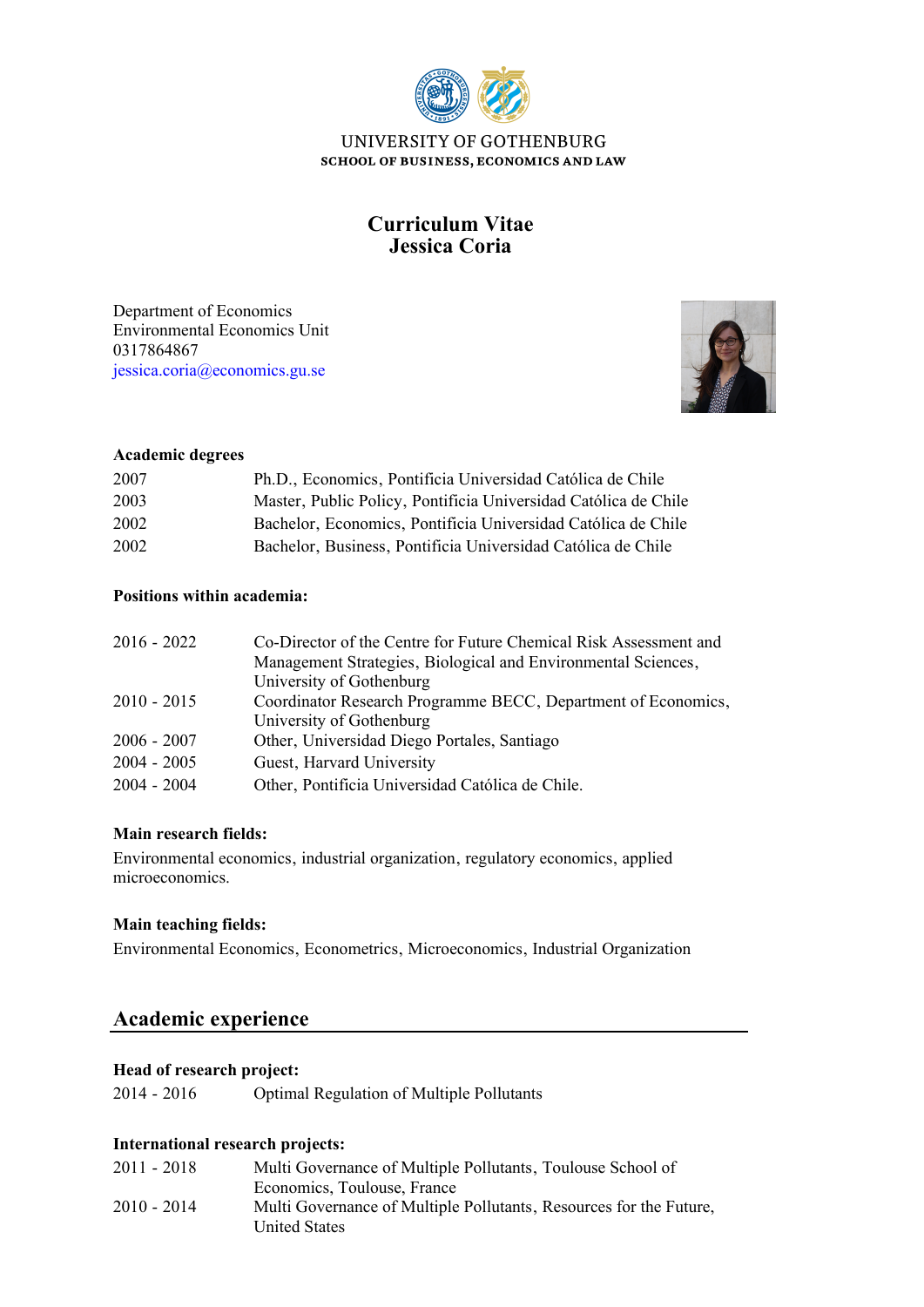### **Supervision of PhD students:**

| $2013 - 2016$ | Josephine Gakii Gatua, University of Gothenburg (Head supervisor) |
|---------------|-------------------------------------------------------------------|
| $2013 - 2016$ | Laura Villalobos, University of Gothenburg (Co-supervisor)        |
| $2011 - 2014$ | Xiao-Bing Zhang, University of Gothenburg (Co-supervisor)         |
| $2011 - 2014$ | Marcela Jaime, University of Gothenburg (Co-supervisor)           |
| $2010 - 2013$ | Kristina Mohlin, University of Gothenburg (Co-supervisor)         |
| $2010 - 2013$ | Jorge Bonilla, University of Gothenburg (Co-supervisor)           |

#### **Opponent and/or examiner of PhD and licentiate theses:**

| 2015 | Kristoffer Midttømme, Department of Economics, University of Oslo,  |
|------|---------------------------------------------------------------------|
|      | Norway (Opponent)                                                   |
| 2014 | Patrick Narbel, Norwegian School of Economics, University of Bergen |
|      | (Member of examining committee)                                     |
| 2013 | Martin Lindqvist, Swedish University of Agricultural Sciences       |
|      | (Member of examining committee)                                     |
| 2013 | Niklas Arvidsson, University of Gothenburg (Member of examining     |
|      | committee)                                                          |
| 2013 | Claudine Uwera, University of Gothenburg (Member of examining       |
|      | committee)                                                          |

#### **Reviewer assignments:**

Journal of Environmental Economics and Management, Scandinavian Journal of Economics, Journal of Public Economic Theory, Resource and Energy Economics, Environmental and Resource Economics, Ecological Economics

#### **Pedagogical training:**

Higher Education I, II and III; Supervision of PhD Students, English as Means of Instruction

# **Publications**

#### **Journal article (peer-reviewed)**

Ambec, Stefan, Coria, Jessica (2017) Policy Spillovers in the regulation of multiple pollutants. *Journal of Environmental Economics and Management*,

Kasimir, Åsa, He, Hongxing, Coria, Jessica, Nordén, Anna (2017) Land use of drained peatlands: Greenhouse gas fluxes, plant production, and economics. *Global Change Biology* ,

Bonilla, J, Coria, Jessica, Sterner, Thomas (2017) Technical synergies and trade-offs between abatement of global and local air pollution. *Environmental and Resource Economics*, 2017, p. 1-31.

Coria, Jessica, Zhang, Xiao-Bing (2017) Optimal Environmental Road Pricing and Daily Commuting Patterns. *Transportation Research Part B: Methodological*, 105:November, p. 297-314.

Coria, Jessica, Mohlin, Kristina (2017) On Refunding of Emission Taxes and Technology Diffusion. *Strategic Behavior and the Environment*, 6:3, p. 205-248.

Nordén, Anna, Coria, Jessica, Jönsson, Anna Maria, Lagergren, Fredrik, Lehsten, Veiko (2017) Divergence in stakeholders' preferences. *Ecological Economics*, 132, p. 179-195.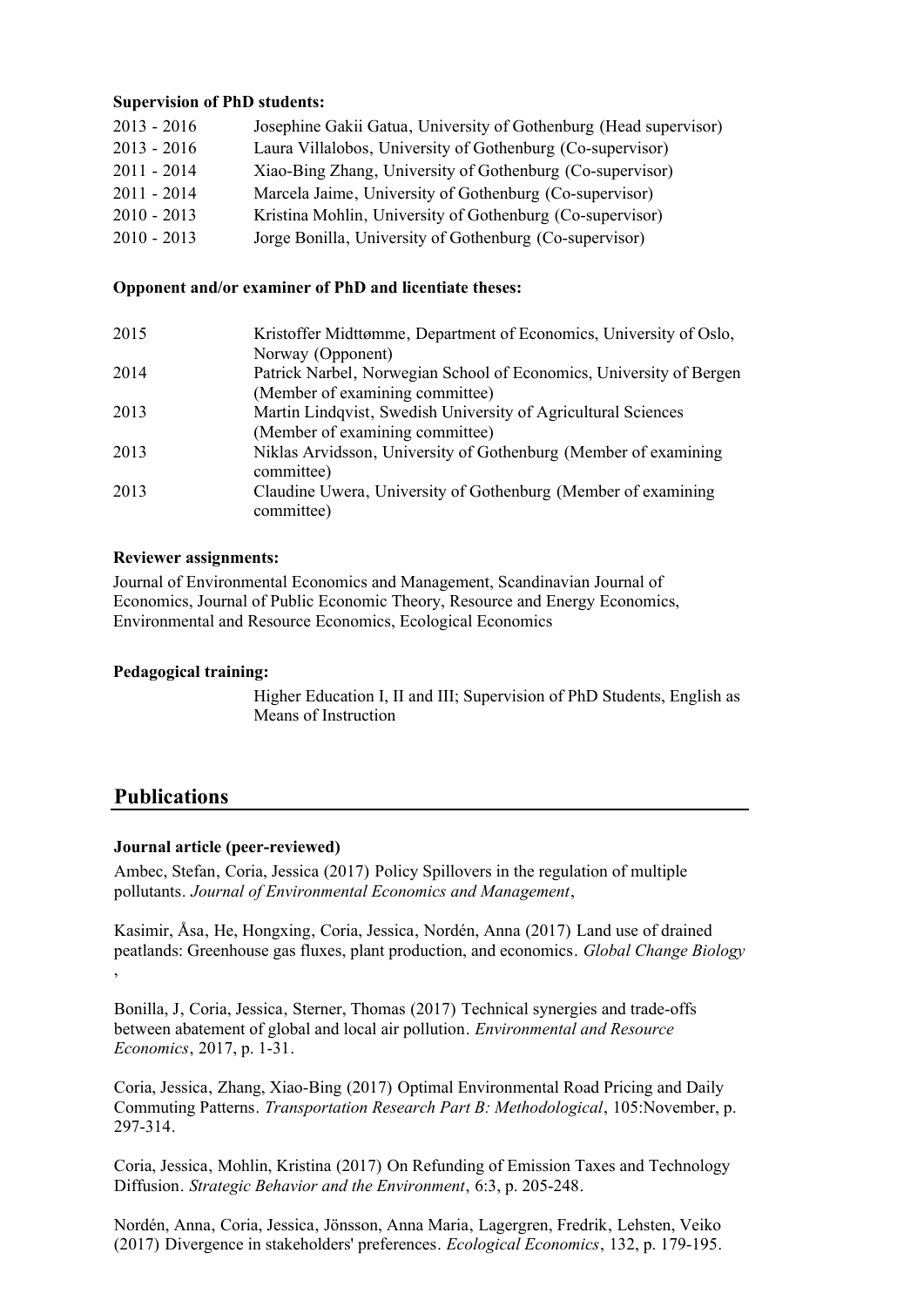Jaime Torres, Mónica Marcela, Coria, Jessica, Liu, Xiangping (2016) Interactions between CAP Agricultural and Agri-Environmental Subsidies and Their Effects on the Uptake of Organic Farming. *American Journal of Agricultural Economics*, 98:4, p. 1114-1145.

Coria, Jessica, Bonilla, Jorge, Grundström, Maria, Pleijel, Håkan (2015) Air pollution dynamics and the need for temporally differentiated road pricing. *Transportation Research Part A: Policy and Practice*, 75, p. 178-195.

Coria, Jessica, Zhang, Xiao-Bing (2015) State-Dependent Enforcement to Foster the Adoption of New Technologies. *Environmental and Resource Economics*, 62:2, p. 359-381.

Bonilla, Jorge, Coria, Jessica, Mohlin, Kristina, Sterner, Thomas (2015) Refunded Emission Payments and Diffusion of NOx Abatement Technologies in Sweden. *Ecological Economics*, 116, p. 132-145.

Coria, Jessica, Villegas Palacio, Clara (2014) Regulatory dealing. *Contemporary economic policy*, 32:2, p. 451-473.

Ambec, Stefan, Coria, Jessica (2013) Prices vs quantities with multiple pollutants. *Journal of Environmental Economics and Management*, 22:1, p. 123-140.

Coria, Jessica, Hennlock, Magnus (2012) Taxes, permits and costly policy response to technological change. *Environmental Economics and Policy Studies*, 14:1, p. 35-60.

Coria, Jessica, Sterner, Thomas (2010) Tradable permits in developing countries: Evidence from air pollution in Santiago, Chile. *Journal of Environment and Development*, 19:2, p. 145-170.

Villegas-Palacio, C, Coria, Jessica (2010) On the interaction between imperfect compliance and technology adoption. *JOURNAL OF REGULATORY ECONOMICS*, 38:3, p. 274-291.

Coria, Jessica, Lofgren, A. Sterner, T. Löfgren, Åsa (2010) To trade or not to trade. *Journal of Environmental Management*, 91:11, p. 2126-2133.

Coria, Jessica (2009) Taxes, permits, and the diffusions of a new technology. *Resource and Energy Economics*, 31:4, p. 249-271.

Calfucura, E., Coria, Jessica, Sánchez, J.M. (2009) Permisos transables de emisión en Chile: Lecciones, desafiíos y oportunidades para países en desarrollo. *El Trimestre Económico*, 304, p. 1027-1069.

Coria, Jessica (2009) Environmental policy, fuel prices, and the switching to natural gas in Santiago, Chile. *Ecological Economics*, 68:11, p. 2877-2884.

#### **Journal article (other academic)**

Sterner, Thomas, Johansson-Stenman, Olof, Coria, Jessica (2016) Att fimpa koldioxidskatten sänder ödesdiger signal. *Göteborgs Posten*,

Coria, Jessica, Backhaus, Thomas, Gipperth, Lena, Sterner, Thomas, Slunge, Daniel, Rendahl, Pernilla (2015) "Kemikalieskatter bidrar till en giftfri miljö". *Svenska Dagbladet - Debatt*, 2015-07-01.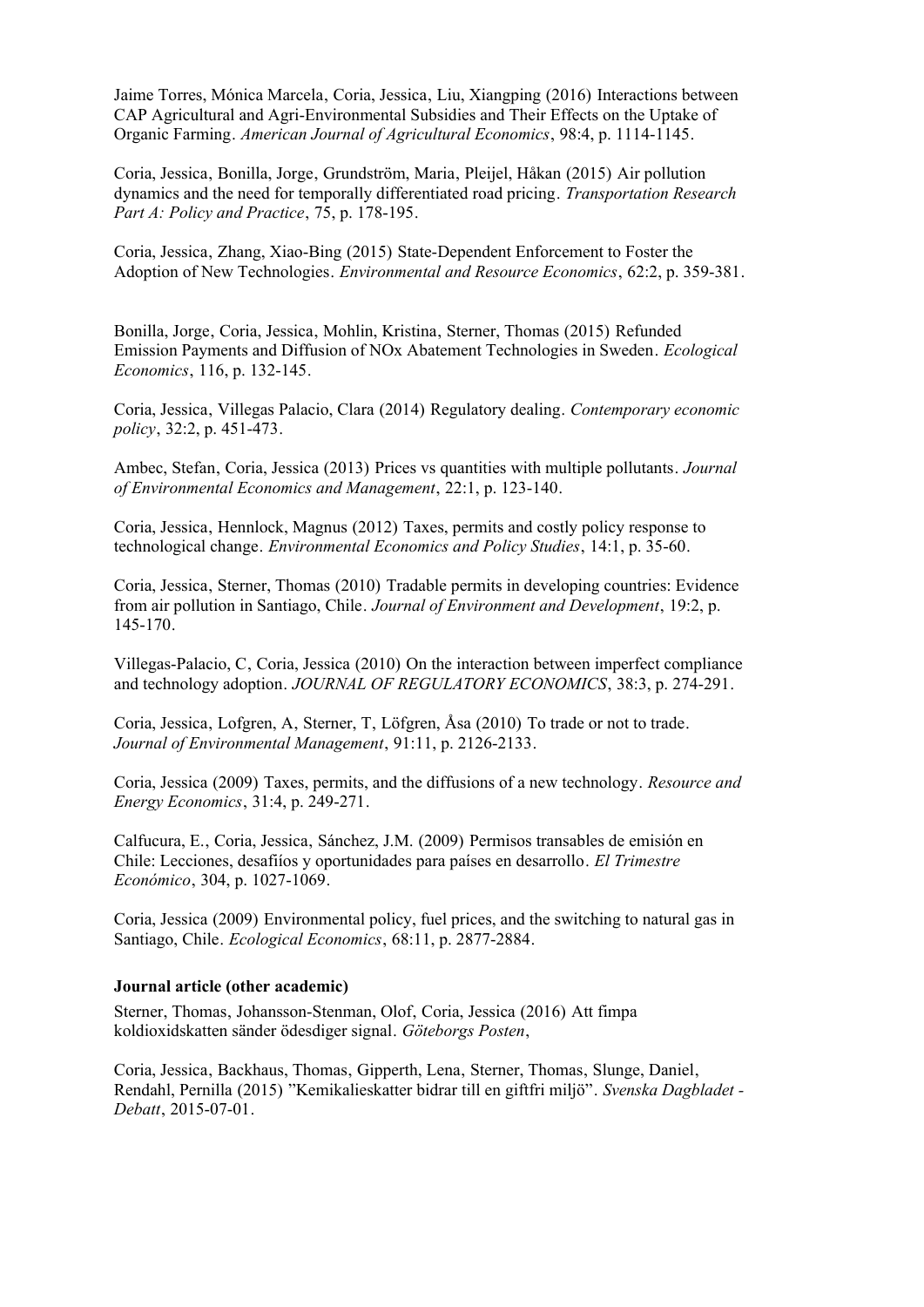#### **Book chapter**

Coria, Jessica, Robinson, Elizabeth, Smith, Henrik, Sterner, Thomas (2014) Biodiversity Conservation and Ecosystem Services Provision. In *Handbook on the Economics of Ecosystem Services and Biodiversity*, Edward Elgar Publishing.

Coria, Jessica (2012) Fuel Taxes in Europe. In *Zachariadis, T. (ed), Cars and Carbon - Automobiles and European Climate Policy in a Global Context*, Springer Science+Business Media.

#### **Conference paper**

Klemedtsson, Åsa Kasimir, Coria, Jessica, He, Hongxing, Liu, Xiangping, Nordén, Anna (2014) Climate mitigation scenarios of drained peat soils. *European Geosciences Union General Assembly 2014 Vienna, Austria, 27 April – 02 May 2014*.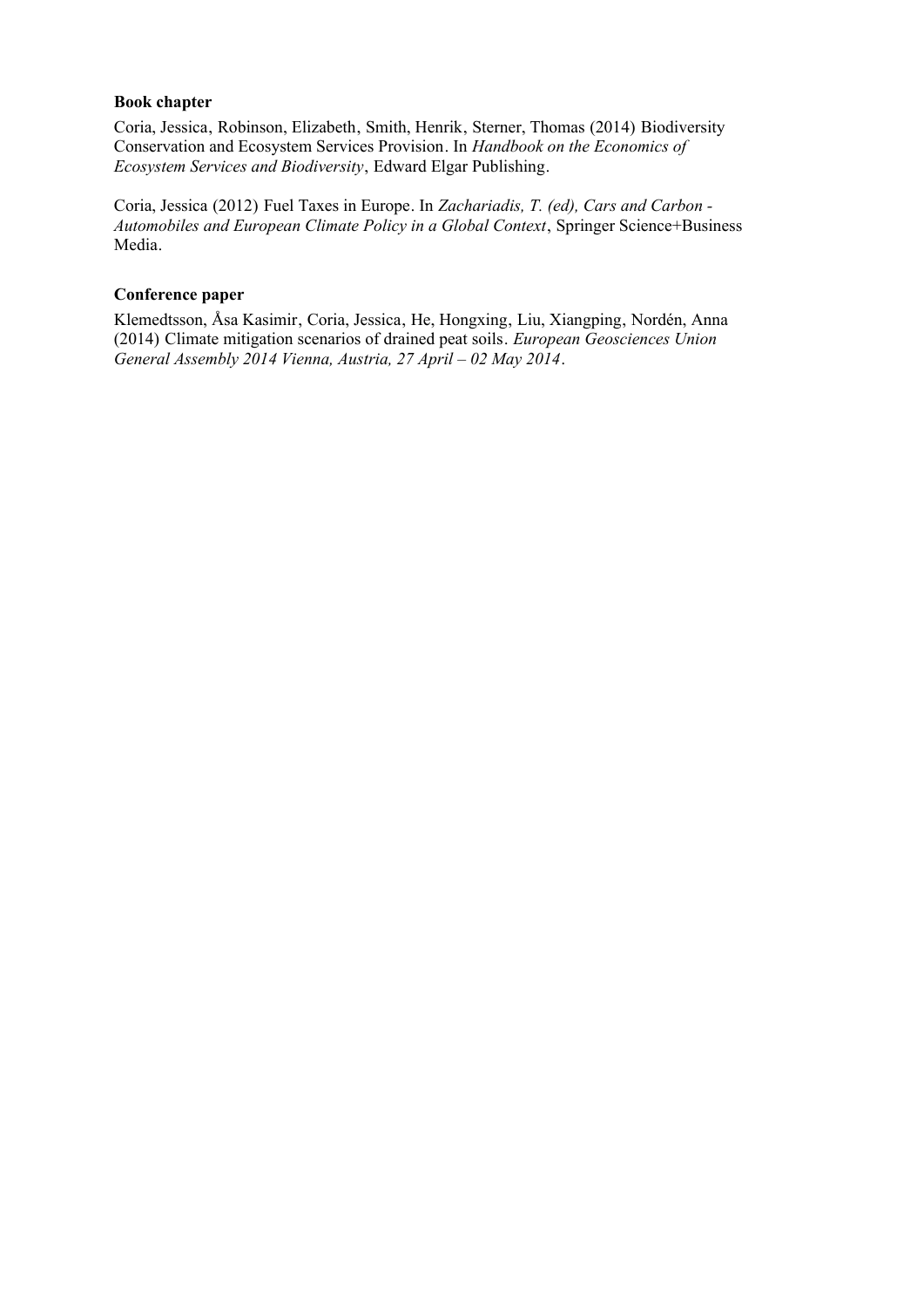#### **Report**

Coria, Jessica, Zhang, Xiao-Bing (2016) *Optimal Environmental Road Pricing and Integrated Daily Commuting Patterns*.

Nordén, Anna, Coria, Jessica, Villalobos, Laura (2016) *Evaluation of the Impact of Forest Certification on Environmental Outcomes in Sweden*. Göteborg: University of Gothenburg.

Coria, Jessica, Jaraite, Jurate, Jaraitė, Jūratė (2015) *Carbon pricing*.

Nordén, Anna, Coria, Jessica, Jönsson, Anna Maria, Lagergren, Fredrik, Lehsten, Veiko (2015) *Divergence in Stakeholders' Preferences: Evidence from a Choice Experiment on Forest Landscapes Preferences in Sweden*. Göteborg: University of Gothenburg.

Ambec, Stefan, Coria, Jessica (2015) *Strategic environmental regulation of multiple pollutants*. Göteborg: University of Gothenburg.

Coria, Jessica, Zhang, Xiao-Bing (2015) *The Harrington Paradox Squared*. Göteborg: University of Gothenburg.

Coria, Jessica, Kyriakopoulou, Efthymia (2015) *Environmental Policy and the Size Distribution of Firms*. Göteborg: University of Gothenburg.

Bonilla, Jorge, Coria, Jessica, Mohlin, Kristina, Sterner, Thomas (2014) *Diffusion of NOx abatement technologies in Sweden*.

Coria, Jessica, Mohlin, Kristina (2013) *On Refunding of Emission Taxes and Technology Diffusion*. Göteborg: University of Gothenburg.

Coria, Jessica, Bonilla, Jorge, Grundström, Maria, Pleijel, Håkan (2013) *Air Pollution Dynamics and the Need for Temporally Differentiated Road Pricing*. Göteborg: University of Gothenburg.

Ambec, Stefan, Coria, Jessica (2011) *Prices vs Quantities with Multiple Pollutants*. Göteborg: University of Gothenburg.

Coria, Jessica, Calfucura, Enrique (2011) *Ecotourism and the Development of Indigenous Communities: the Good, the Bad, and the Ugly*. Göteborg: University of Gothenburg.

Coria, Jessica, Sterner, Thomas (2011) *Natural Resource Management: Challenges and Policy Options*. Göteborg: University of Gothenburg.

Coria, Jessica, Villegas Palacio, Clara, Cárdenas, J.C. (2011) *Should we tax or let firms trade emissions? An experimental analysis with policy implications for developing countries* . Göteborg: University of Gothenburg.

Coria, Jessica, Villegas Palacio, Clara, Cárdenas, J.C. (2011) *Why Do Environmental Taxes Work Better in Developed Countries?*. Göteborg: University of Gothenburg.

Coria, Jessica, Hennlock, Magnus (2010) *Taxes, Permits and Costly Policy Response to Technological Change*. Göteborg: University of Gothenburg.

Coria, Jessica (2009) *Unintended Impacts of Multiple Instruments on Technology Adoption*. Göteborg: University of Gothenburg.

Coria, Jessica, Löfgren, Åsa, Sterner, Thomas (2009) *To Trade or Not to Trade: Firm-Level Analysis of Emissions Trading in Santiago, Chile*. Göteborg: University of Gothenburg.

Villegas Palacio, Clara, Coria, Jessica (2009) *Taxes, Permits and the Adoption of Abatement Technology under Imperfect Compliance*. Göteborg: University of Gothenburg.